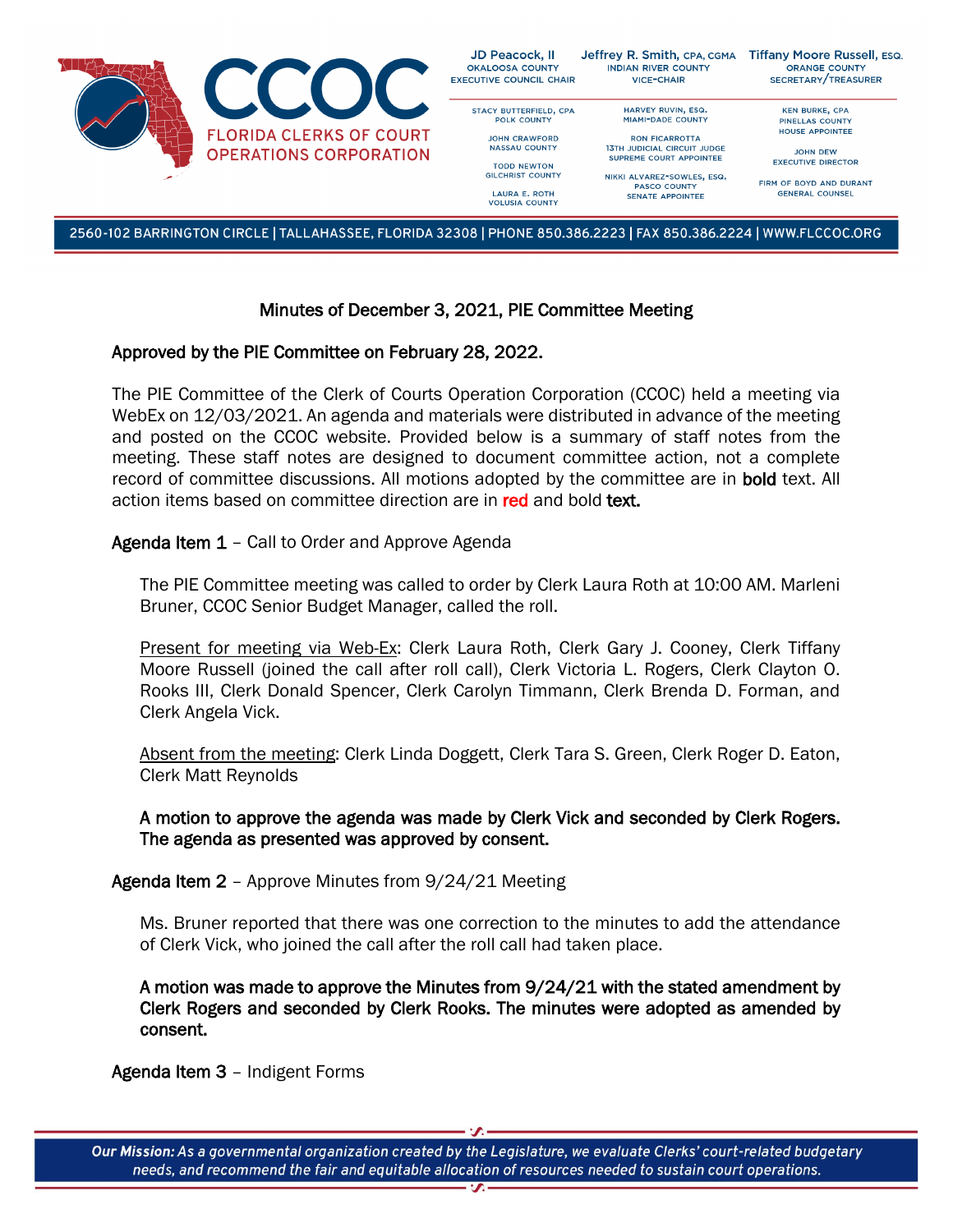### PIE COMMITTEE MEETING – DECEMBER 3, 2021

Jason Welty, CCOC Deputy Executive Director, thanked the Chair, Committee Members, and the FCCC Best Practices Committee for helping to develop the Indigency Forms. The forms were officially received on October 19, 2021, along with the letter from FCCC President Clerk Colonneso (page 12 of meeting packet). Mr. Welty reported that he received a call from the Department of Children's and Families (DCF). He explained that DCF wanted to use information from the form for cases in the foster care system. The requested changes would allow the draw-down of additional federal dollars for the foster care system in Florida. The changes are even more critical because Florida had a waiver that expired on October 1, 2021. Mr. Welty worked with the Deputy Secretary and Deputy Director of Children's Legal Services at DCF and Clerk Cooney to tweak the version from FCCC.

Mr. Welty further explained the revisions: adding frequency for each income type, adding a line for gross income, and adding a line for "Other" under assets. In addition, a line for social security income was added on the Dependency and Termination of Parental Rights cases form. Also, changes were made in how a person's liabilities and debt is requested. One version is to lump all liabilities on one line; the other is a more detailed version. Clerk Vick suggested making the form one page long.

#### A motion was made by Clerk Vick to adopt the consolidated version of liabilities and debts (as seen on page 13 of the packet), which was seconded by Clerk Cooney.

Clerk Kinzel explained the necessity for the breakdown. She explained having the detail was better than a single line item.

After debate and discussion, Clerk Vick withdrew her original motion with agreement from Clerk Cooney.

# Clerk Cooney motioned to adopt the revised form with the expanded language on debt and liabilities and adjust the form to fit on one page, as Mr. Welty presented. Clerk Vick seconded the new motion.

Clerk Roth asked committee members for further comments, discussion, or debate on the motion. Clerk Timmann stated that her office was recently sued over whether the form was clear on the asset and liability of a motor vehicle. Different divisions were interpreting it differently. Clerk Timmann stated it is on how you look at the asset and liability component of the motor vehicle. Clerk Timmann's staff denied one, and the individual sued; however, the individual had a hearing, and the Judge granted it, but the individual still sued in Federal Court, and that litigation is ongoing. The point of the question is how you determine the outstanding liability of a motor vehicle and if the clerk's office has to do the math to determine if there is an asset in that motor vehicle.

Clerk Cooney mentioned that they had a case that went all the way to the Florida Supreme Court where an individual claimed that the clerk's office took all of his liabilities and netted it against all of his assets. The Supreme Court ruled that is not what they do. On the vehicle issue, it is an exclusion. The individual can have a car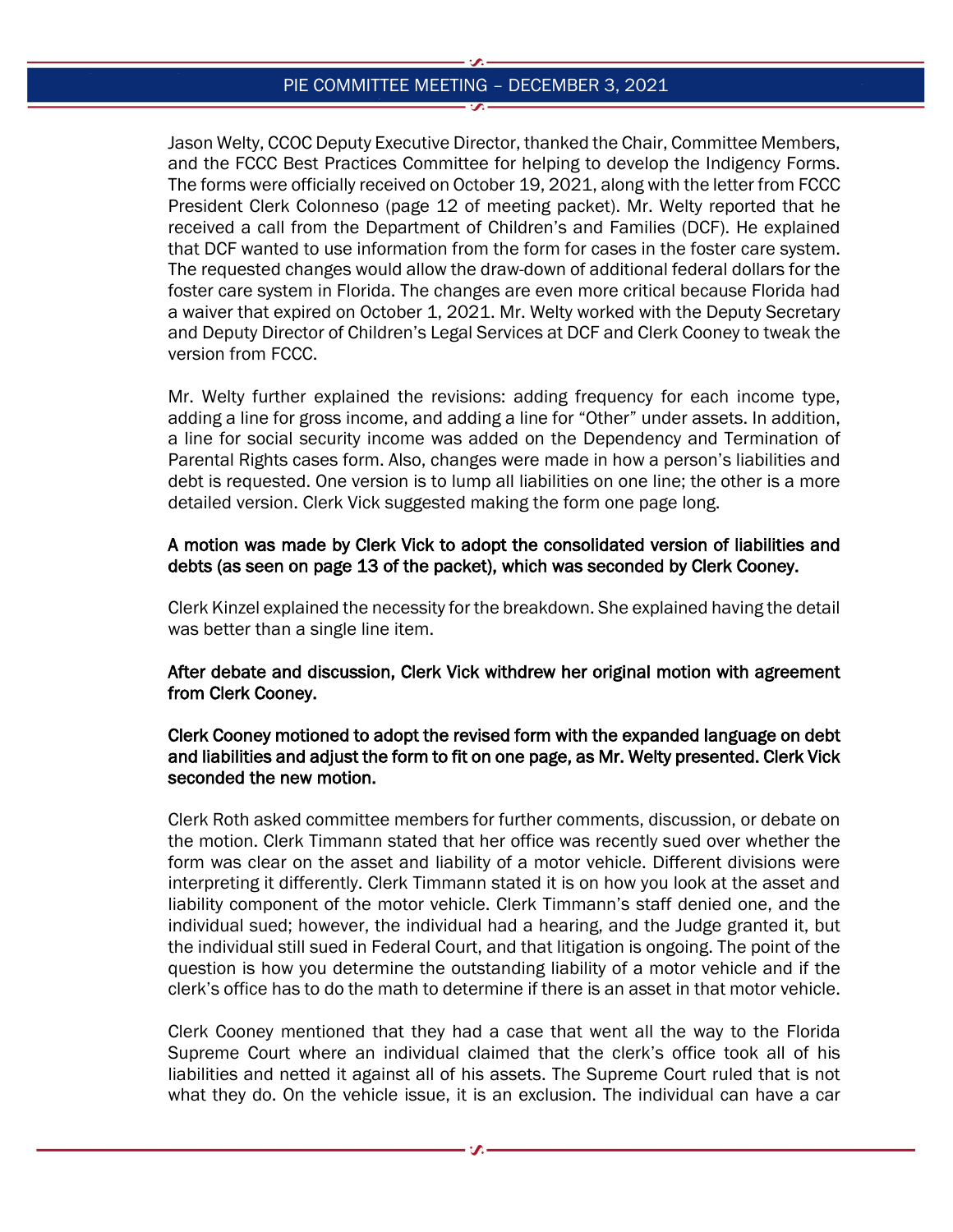#### PIE COMMITTEE MEETING – DECEMBER 3, 2021

excluded from being considered an asset provided the car does not exceed \$5,000 in value. He believes these forms cover all the issues.

Clerk Roth asked what the relevance of the various incomes was in relation to the rest of the form. Clerk Cooney responded that it is statutorily required to be on the form, but it is not used in determining assets or liabilities. He also stated that "deductions by law" was vague statutory language that should be cleaned up.

Clerk Roth also pointed out that for the lines related to loan balances (vehicle, boat, etc.), there should be a total column added for the net value of the asset when compared to the loan balance.

No further discussion, comments, or concerns. The motion was amended to add a totals column next to Assets for all forms. The motion was unanimously adopted.

Clerk Roth asked Mr. Welty whether the petitions included with the Indigent Forms required discussion. Mr. Welty stated that they did need discussion from the Committee. This issue came up between when the FCCC sent the forms to the CCOC and when the review began.

According to statute, the applicant can seek the court's review on the clerk's determination of the applicant's indigent status. By process, the applicant would have to petition the court to review. Clerk Cooney put together three separate petition forms for each one of the applications if a person wants to petition the court to overturn the clerk's ruling on whether they are indigent. Mr. Welty suggested that clerks could make the petition forms available to applicants. The petitions are similar, but the thought is that it would be good to create a standardized petition for use across the state. Mr. Welty suggested that the PIE committee send the Petition Forms to the FCCC Best Practice committee to review the forms.

Clerk Cooney further explained that he was hearing from offices across the state that the applicant would ask what they could do when someone was denied indigent status. The response was you can petition the court. Then the follow-up question asked is how. He is not a proponent of doing work for petitioners or providing a legal opinion. However, this is a basic form in this case, with the only difference being the caption, title, and statue references.

Clerk Roth asked if this was the appropriate venue or forum to approve forms such as this one. Concerning the indigent forms, the CCOC is statutorily required to submit those to the Supreme Court for approval. Mr. Welty responded that we have not in the past, but if this committee sent it to the FCCC's Best Practice Committee, that might be the better place for review.

A motion was made by Clerk Cooney, seconded by Clerk Vick, to send the petition forms to the FCCC Best Practice Committee for review and consideration. Hearing no objections, the motion was adopted unanimously.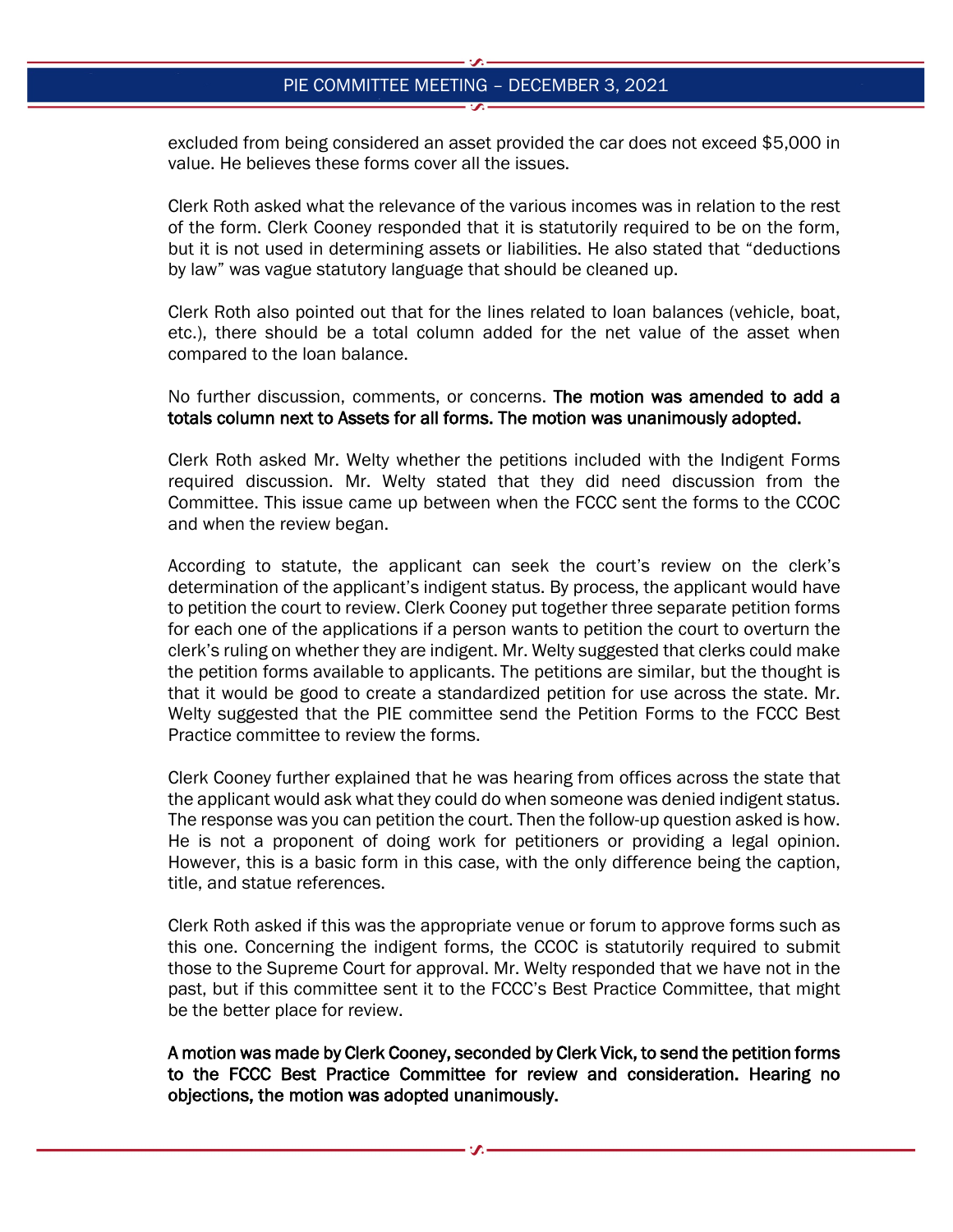Mr. Welty informed committee members that the next step with the indigent forms will be to present to the Executive Council meeting on December 16, 2021, and have the Executive Council take a look and approve it from the CCOC. From there, the CCOC we work with the Florida Bar, Public Defenders, the State Attorneys to get their input before the CCOC sends them to the Supreme Court for final approval.

#### Agenda Item 4 – Performance Measures Workgroup

Mr. Welty stated that it was determined that several issues would be sent to a Workgroup at the last PIE committee meeting. The first workgroup is the Collections standards for Circuit Criminal and Civil Traffic and the timeliness standards for all court divisions, both in filing and docking. The second workgroup will review the current measures and possibly create new performance measures.

On January 19, 2021, the PIE committee changed the various standards. Some committee members felt that a couple of the recommended changes needed to go to a workgroup. This included adjusting the Civil Traffic standard for Collections to 85% from 90%. Also, it included reducing the Circuit Criminal Collections standard from 9% to 8%. The workgroup for these two issues will be kicked off in January 2022 to discuss those issues surrounding the current collections standards. Mr. Welty also asked the Committee members if they had anyone in their office who would be an asset to this workgroup to let Ms. Bruner know in the next couple of weeks to establish workgroup members. The CCOC would like to keep these workgroups as mostly staff so that we can work on these issues and bring back something to the committee to review and decide upon.

The second workgroup will be reviewing all of the current measures again, which was last done in 2020. This workgroup will also look to introduce new measures for consideration. Mr. Welty indicated that the Performance Measures have not changed much since 2004. However, clerks received new duties from the Legislature that should be tracked to show how well clerks are executing those public policy goals that the Legislature set forward. The second workgroup will kick off a little later. If someone in your office would love to get into the data and be an asset to this workgroup, please forward their names to Mr. Welty and Ms. Bruner.

Clerk Roth asked Mr. Welty if people were already in place for these two workgroups or if that was still ongoing. Mr. Welty reported that a few people have volunteered for the workgroups after the last meeting; however, more are welcome. Clerk Roth reiterated the point that Mr. Welty made about finding people interested in the two workgroups discussed instead of assigning people to the workgroups who may not necessarily have time to devote.